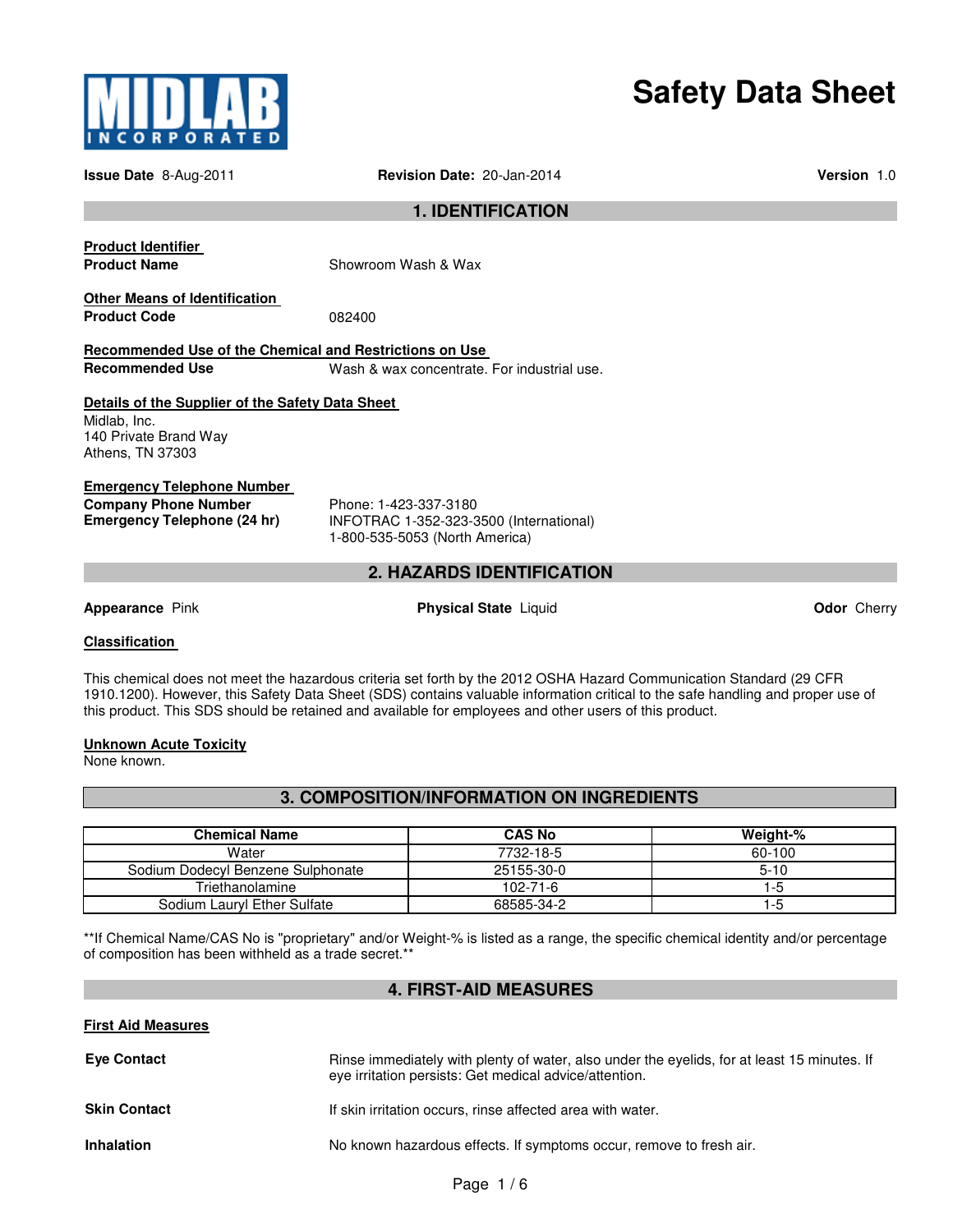\_\_\_\_\_\_\_\_\_\_\_\_\_\_\_\_\_\_\_\_\_\_\_\_\_\_\_\_\_\_\_\_\_\_\_\_\_\_\_\_\_\_\_\_\_\_\_\_\_\_\_\_\_\_\_\_\_\_\_\_\_\_\_\_\_\_\_\_\_\_\_\_\_\_\_\_\_\_\_\_\_\_\_\_\_\_\_\_\_\_\_\_\_ **Ingestion Drink plenty of water. If any discomfort persists, obtain medical attention.** 

### **Most Important Symptoms and Effects**

**Symptoms** Direct contact with eyes may cause temporary irritation. Prolonged or repeated skin contact may cause irritation.

# **Indication of Any Immediate Medical Attention and Special Treatment Needed**

**Notes to Physician**  Treat symptomatically.

# **5. FIRE-FIGHTING MEASURES**

### **Suitable Extinguishing Media**

Water spray (fog). Carbon dioxide (CO2). Dry chemical. Foam.

### **Unsuitable Extinguishing Media**

Not determined.

### **Specific Hazards Arising from the Chemical**

None known.

### **Protective Equipment and Precautions for Firefighters**

As in any fire, wear self-contained breathing apparatus pressure-demand, MSHA/NIOSH (approved or equivalent) and full protective gear.

# **6. ACCIDENTAL RELEASE MEASURES**

#### **Personal Precautions, Protective Equipment and Emergency Procedures**

| <b>Personal Precautions</b>                                         | Use personal protective equipment as required.                                                                                                                                                                                                |  |
|---------------------------------------------------------------------|-----------------------------------------------------------------------------------------------------------------------------------------------------------------------------------------------------------------------------------------------|--|
| <b>Environmental Precautions</b>                                    | Avoid release to the environment.                                                                                                                                                                                                             |  |
| <b>Methods and Material for Containment and Cleaning Up</b>         |                                                                                                                                                                                                                                               |  |
| <b>Methods for Containment</b>                                      | Prevent further leakage or spillage if safe to do so.                                                                                                                                                                                         |  |
| <b>Methods for Clean-Up</b>                                         | Collect spillage. Collect in a clean, dry waste container for disposal. After cleaning, flush<br>away traces with water.                                                                                                                      |  |
| <b>7. HANDLING AND STORAGE</b>                                      |                                                                                                                                                                                                                                               |  |
| <b>Precautions for Safe Handling</b>                                |                                                                                                                                                                                                                                               |  |
| <b>Advice on Safe Handling</b>                                      | Obtain special instructions before use. Do not handle until all safety precautions have been<br>read and understood. Use personal protection recommended in Section 8. Avoid contact<br>with eyes. Observe good industrial hygiene practices. |  |
| <b>Conditions for Safe Storage, Including Any Incompatibilities</b> |                                                                                                                                                                                                                                               |  |
| <b>Storage Conditions</b>                                           | Keep containers tightly closed in a dry, cool and well-ventilated place. Keep locked up and<br>out of reach of children. Keep from freezing.                                                                                                  |  |
| <b>Incompatible Materials</b>                                       | None known.                                                                                                                                                                                                                                   |  |
|                                                                     | <b>8. EXPOSURE CONTROLS/PERSONAL PROTECTION</b>                                                                                                                                                                                               |  |

# **Exposure Guidelines**

| Chemical Name | <b>ACGIH TLV</b> | DЕ<br>. | <b>NIOSH IHLH</b> |
|---------------|------------------|---------|-------------------|
|---------------|------------------|---------|-------------------|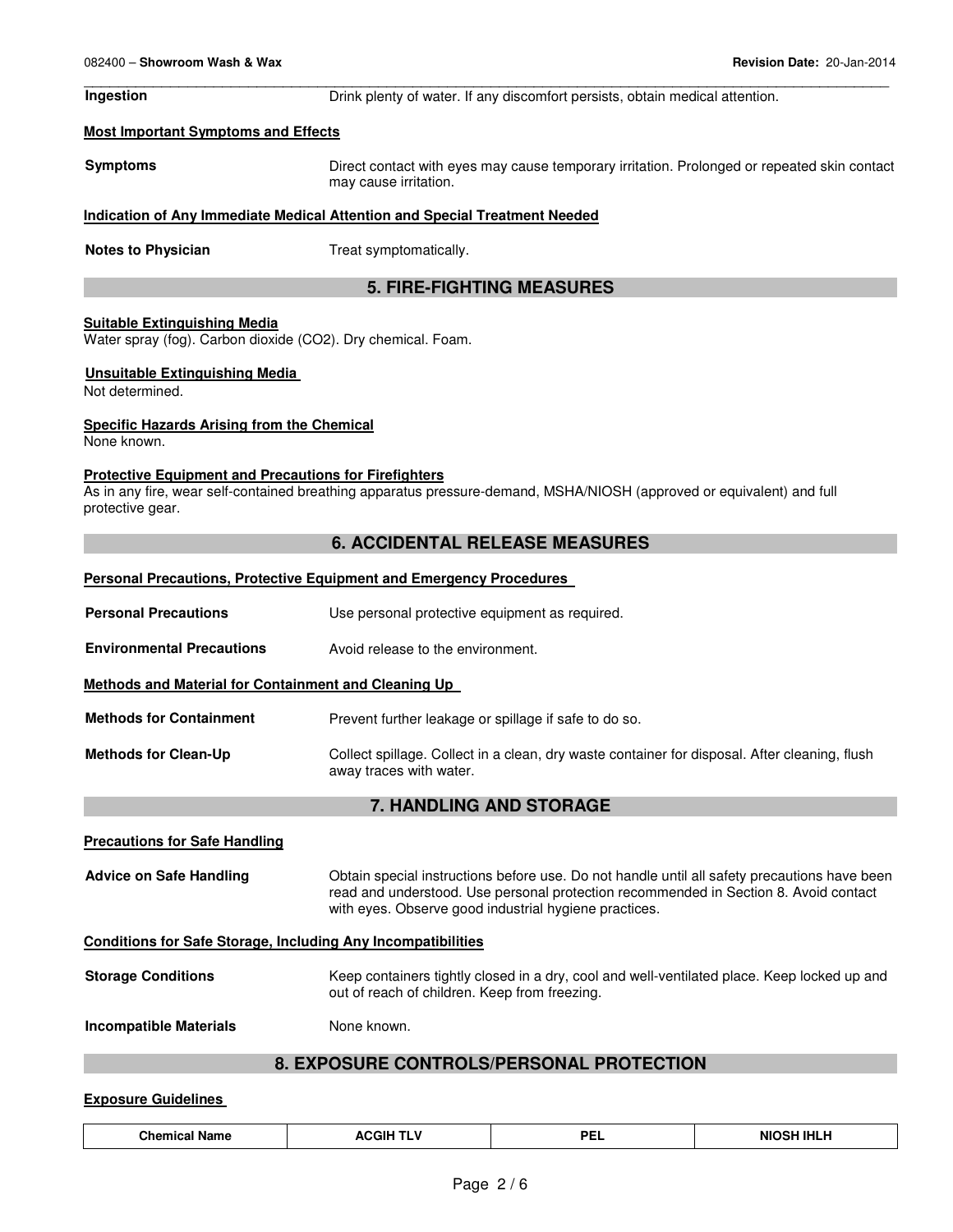|                                       |                                                 | _____ |
|---------------------------------------|-------------------------------------------------|-------|
| rieth<br>piamine<br>، ה<br><b>UZ-</b> | ΓW<br>י י<br>hours<br>$\cdot$ 1/ $\cdot$<br>. . |       |

## **Appropriate Engineering Controls**

**Engineering Controls Ventilation systems.** 

# **Individual Protection Measures, such as Personal Protective Equipment**

| <b>Eye/Face Protection</b>            | No protective equipment is needed under normal use conditions.         |
|---------------------------------------|------------------------------------------------------------------------|
| <b>Skin and Body Protection</b>       | No protective equipment is needed under normal use conditions.         |
| <b>Respiratory Protection</b>         | No protective equipment is needed under normal use conditions.         |
| <b>General Hygiene Considerations</b> | Handle in accordance with good industrial hygiene and safety practice. |

# **9. PHYSICAL AND CHEMICAL PROPERTIES**

# **Information on Basic Physical and Chemical Properties**

| <b>Physical State</b><br>Appearance<br>Color                                                                                                                                                                                                                                            | Liquid<br>Clear<br>Pink                                                                                                                                            | Odor<br><b>Odor Threshold</b> | Cherry<br>Not determined |
|-----------------------------------------------------------------------------------------------------------------------------------------------------------------------------------------------------------------------------------------------------------------------------------------|--------------------------------------------------------------------------------------------------------------------------------------------------------------------|-------------------------------|--------------------------|
| <b>Property</b><br>рH<br><b>Melting Point/Freezing Point</b><br><b>Boiling Point/Boiling Range</b>                                                                                                                                                                                      | Values<br>$9.5 - 10.0$<br>$\sim$ 0 °C / ~32 °F<br>$\sim$ 100 °C / $\sim$ 212 °F                                                                                    | Remarks • Method              |                          |
| <b>Flash Point</b><br><b>Evaporation Rate</b><br><b>Flammability (Solid, Gas)</b><br><b>Upper Flammability Limits</b><br><b>Lower Flammability Limit</b><br><b>Vapor Pressure</b><br><b>Vapor Density</b><br><b>Specific Gravity</b>                                                    | Not applicable<br>Not determined<br>na/-liquid<br>Not determined<br>Not determined<br>Not determined<br>Not determined<br>1.02                                     | Tag Open Cup                  |                          |
| <b>Water Solubility</b><br>Solubility in other solvents<br><b>Partition Coefficient</b><br><b>Auto-ignition Temperature</b><br><b>Decomposition Temperature</b><br><b>Kinematic Viscosity</b><br><b>Dynamic Viscosity</b><br><b>Explosive Properties</b><br><b>Oxidizing Properties</b> | Completely soluble<br>Not determined<br>Not determined<br>Not determined<br>Not determined<br>Not determined<br>Not determined<br>Not determined<br>Not determined | @ 25 °C (77 °F)               |                          |

# **10. STABILITY AND REACTIVITY**

# **Reactivity**

Not reactive under normal conditions.

# **Chemical Stability**

Stable under recommended storage conditions.

# **Possibility of Hazardous Reactions**

None under normal processing.

## **Hazardous Polymerization**

Hazardous polymerization does not occ

# **Conditions to Avoid**

Keep out of reach of children. Keep from freezing.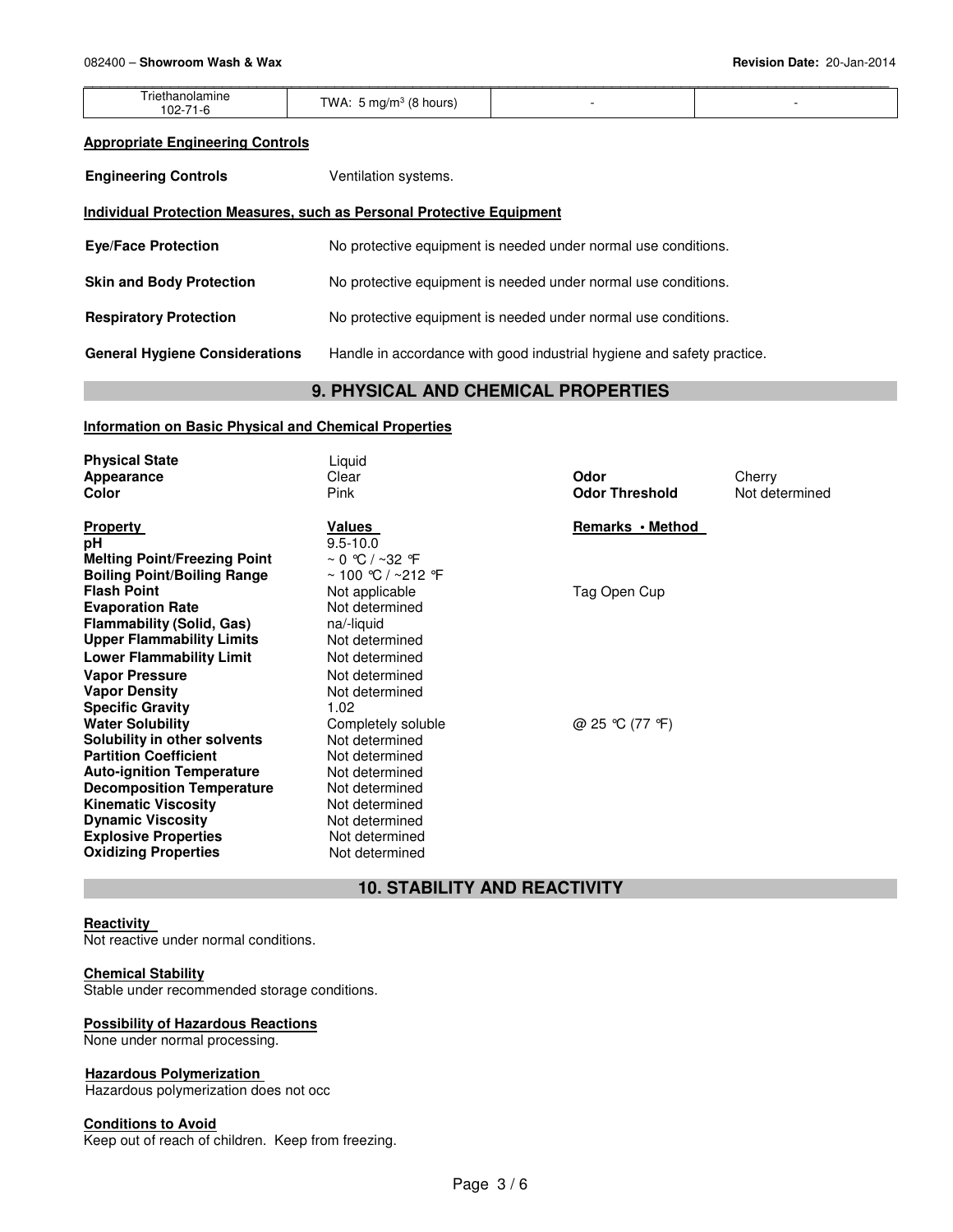# **Incompatible Materials**

None known.

# **Hazardous Decomposition Products**

When exposed to fire, produces normal products of combustion.

# **11. TOXICOLOGICAL INFORMATION**

\_\_\_\_\_\_\_\_\_\_\_\_\_\_\_\_\_\_\_\_\_\_\_\_\_\_\_\_\_\_\_\_\_\_\_\_\_\_\_\_\_\_\_\_\_\_\_\_\_\_\_\_\_\_\_\_\_\_\_\_\_\_\_\_\_\_\_\_\_\_\_\_\_\_\_\_\_\_\_\_\_\_\_\_\_\_\_\_\_\_\_\_\_

#### **Information on Likely Routes of Exposure**

# **Product Information**

| <b>Eye Contact</b>  | Avoid contact with eyes.         |
|---------------------|----------------------------------|
| <b>Skin Contact</b> | Avoid contact with skin.         |
| <b>Inhalation</b>   | Avoid breathing vapors or mists. |
| Ingestion           | Do not taste or swallow.         |

### **Component Information**

| <b>Chemical Name</b>                            | Oral LD50            | <b>Dermal LD50</b>      | <b>Inhalation LC50</b> |
|-------------------------------------------------|----------------------|-------------------------|------------------------|
| Sodium Dodecyl Benzene Sulphonate<br>25155-30-0 | $= 438$ mg/kg (Rat)  |                         |                        |
| Triethanolamine<br>102-71-6                     | $= 6400$ mg/kg (Rat) | $>$ 2000 mg/kg (Rabbit) |                        |
| Sodium Lauryl Ether Sulfate<br>68585-34-2       | > 5000 mg/kg (Rat)   |                         |                        |

### **Information on Physical, Chemical and Toxicological Effects**

**Symptoms** Please see section 4 of this SDS for symptoms.

# **Delayed and Immediate Effects as well as Chronic Effects from Short and Long-Term Exposure**

**Carcinogenicity** This product does not contain any carcinogens or potential carcinogens as listed by OSHA, IARC or NTP.

#### **Numerical Measures of Toxicity** Not determined

**Unknown Acute Toxicity None known** 

# **12. ECOLOGICAL INFORMATION**

#### **Ecotoxicity**

An environmental hazard cannot be excluded in the event of unprofessional handling or disposal.

| <b>Chemical Name</b>                               | Algae/aquatic plants        | Fish                                               | <b>Toxicity to</b><br>microorganisms | <b>Crustacea</b>             |
|----------------------------------------------------|-----------------------------|----------------------------------------------------|--------------------------------------|------------------------------|
| Sodium Dodecyl Benzene<br>Sulphonate<br>25155-30-0 |                             | 10.8: 96 h Oncorhynchus<br>mykiss mg/L LC50 static |                                      |                              |
| Triethanolamine                                    | 2.2 mg/L (96hr) semi static | $= 1460$ mg/L (96hr)                               | > 1000 mg/L (30 minutes)             | 55 mg/L (48hr) Daphnia       |
| $102 - 71 - 6$                                     | algae                       |                                                    | Bacteria                             | magna                        |
| Sodium Lauryl Ether Sulfate                        | > 65 mg/L Selenatrum        | $> 8.9$ mg/L (96hr) Rainbow                        |                                      | $> 5-37$ mg/L (24hr) Daphnia |
| 68585-34-2                                         | capricornutum               | trout                                              |                                      | magna                        |

#### **Persistence/Degradability**

Not determined

# **Bioaccumulation**

Not determined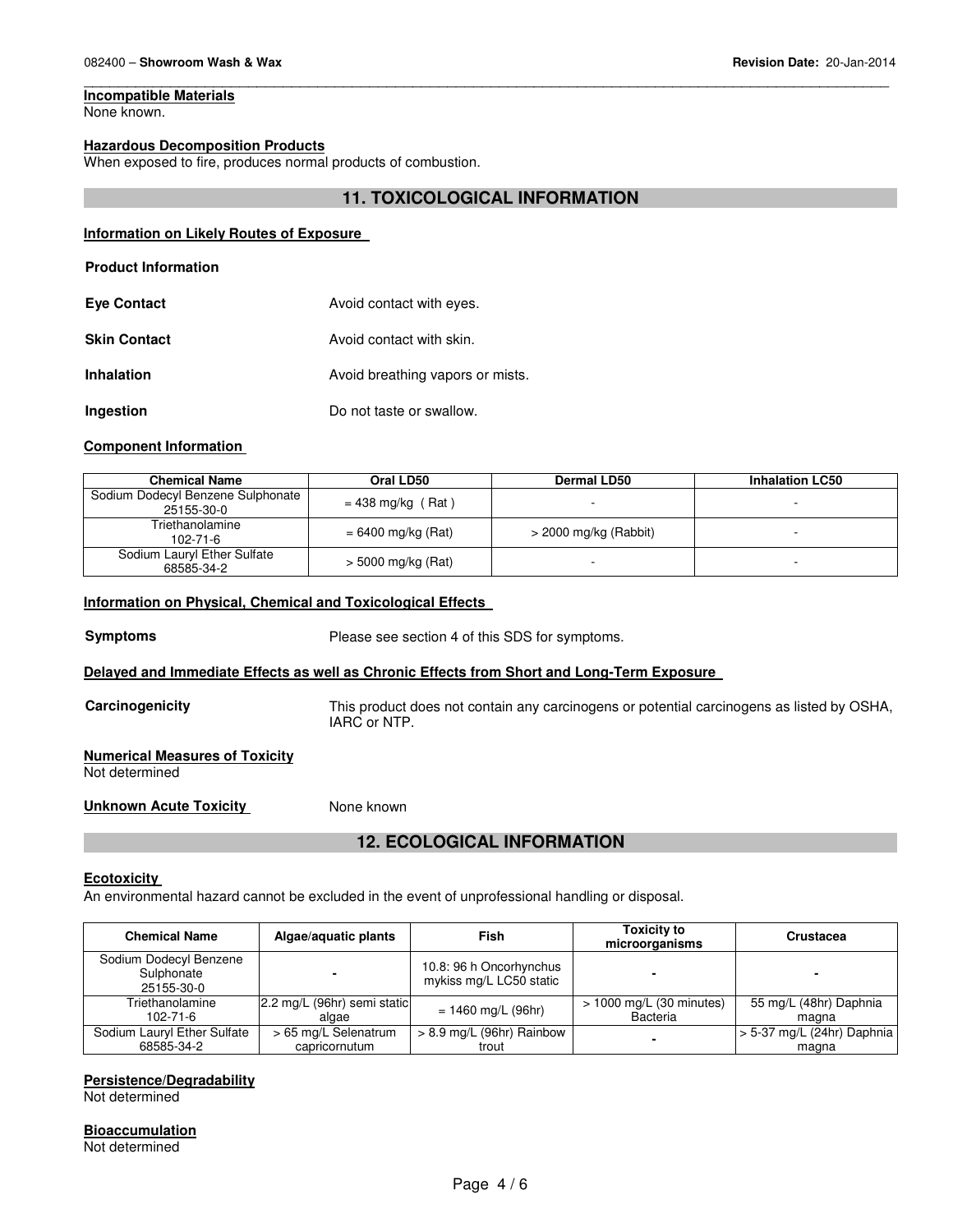Not determined

# **13. DISPOSAL CONSIDERATIONS**

\_\_\_\_\_\_\_\_\_\_\_\_\_\_\_\_\_\_\_\_\_\_\_\_\_\_\_\_\_\_\_\_\_\_\_\_\_\_\_\_\_\_\_\_\_\_\_\_\_\_\_\_\_\_\_\_\_\_\_\_\_\_\_\_\_\_\_\_\_\_\_\_\_\_\_\_\_\_\_\_\_\_\_\_\_\_\_\_\_\_\_\_\_

# **Waste Treatment Methods Disposal of Wastes** Disposal should be in accordance with applicable regional, national and local laws and regulations. **Contaminated Packaging** Disposal should be in accordance with applicable regional, national and local laws and regulations. **14. TRANSPORT INFORMATION DOT** Not regulated **IATA** Not regulated **IMDG** Not regulated **15. REGULATORY INFORMATION**

# **International Inventories**

| <b>TSCA</b>                                                                      | Listed                                                                                                                  |
|----------------------------------------------------------------------------------|-------------------------------------------------------------------------------------------------------------------------|
| Legend:                                                                          |                                                                                                                         |
| <b>TSCA</b> - United States Toxic Substances Control Act Section 8(b) Inventory  |                                                                                                                         |
| <b>DSL/NDSL</b> - Canadian Domestic Substances List/Non-Domestic Substances List |                                                                                                                         |
|                                                                                  | <b>EINECS/ELINCS</b> - European Inventory of Existing Chemical Substances/European List of Notified Chemical Substances |
| <b>ENCS</b> - Japan Existing and New Chemical Substances                         |                                                                                                                         |
| <b>IECSC</b> - China Inventory of Existing Chemical Substances                   |                                                                                                                         |
| <b>KECL</b> - Korean Existing and Evaluated Chemical Substances                  |                                                                                                                         |
| <b>PICCS</b> - Philippines Inventory of Chemicals and Chemical Substances        |                                                                                                                         |

# **US Federal Regulations**

# **CERCLA**

| <b>Chemical Name</b>                            | <b>Hazardous Substances RQs</b> | <b>CERCLA/SARA RQ</b> | <b>Reportable Quantity (RQ)</b>           |
|-------------------------------------------------|---------------------------------|-----------------------|-------------------------------------------|
| Sodium Dodecyl Benzene Sulphonate<br>25155-30-0 | 1000 lb                         |                       | RQ 1000 lb final RQ<br>RQ 454 kg final RQ |

# **SARA 311/312 Hazard Categories**

# **Acute Health Hazard** Yes

# **SARA 313**

Section 313 of Title III of the Superfund Amendments and Reauthorization Act of 1986 (SARA). This product does not contain any chemicals which are subject to the reporting requirements of the Act and Title 40 of the Code of Federal Regulations, Part 372

# **CWA (Clean Water Act)**

| Component                                       | <b>CWA - Reportable</b><br><b>Quantities</b> | <b>CWA - Toxic Pollutants CWA - Priority Pollutants</b> | <b>CWA - Hazardous</b><br><b>Substances</b> |
|-------------------------------------------------|----------------------------------------------|---------------------------------------------------------|---------------------------------------------|
| Sodium Dodecyl Benzene Sulphonate<br>25155-30-0 | 1000 lb                                      |                                                         |                                             |

# **US State Regulations**